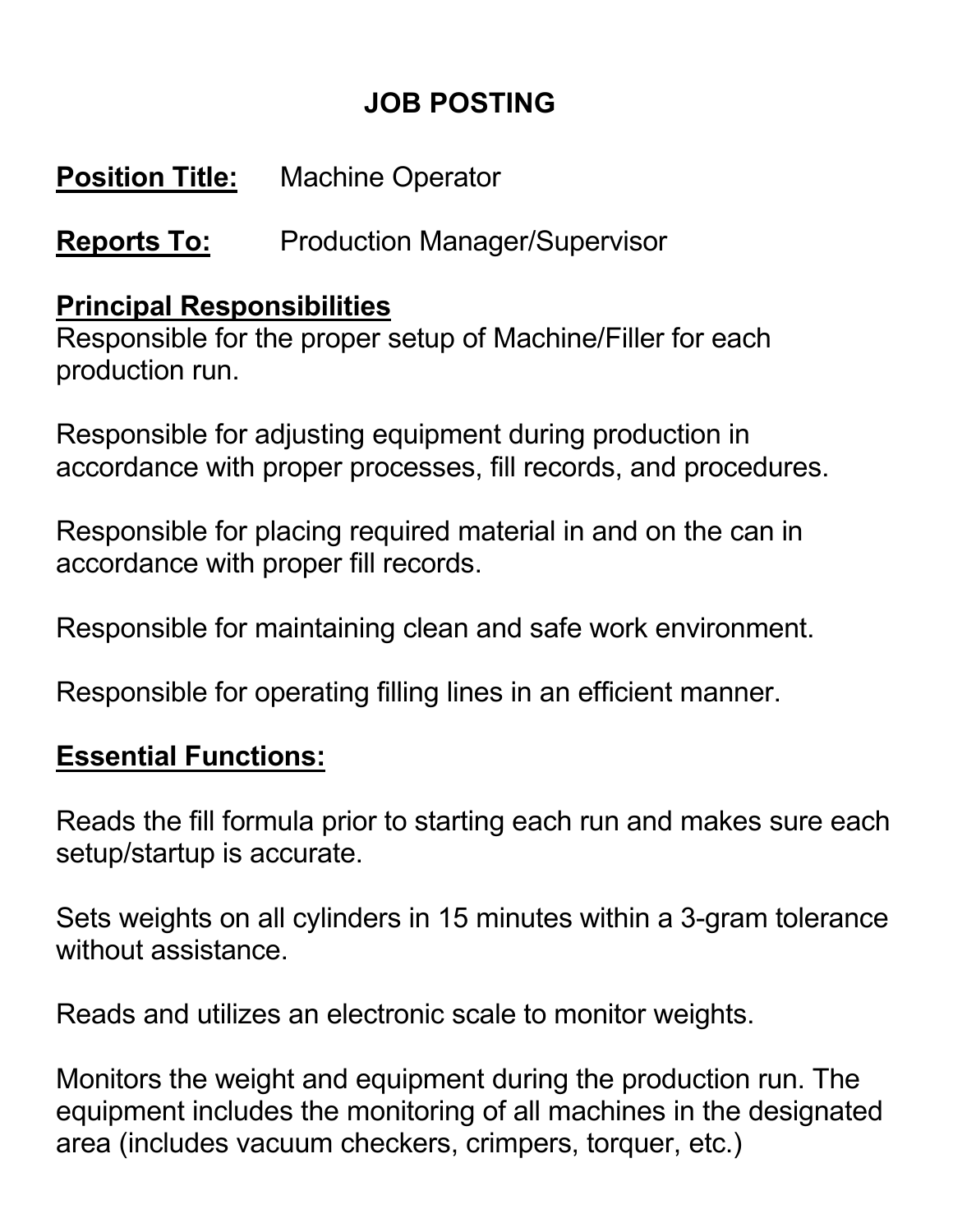Adjusts the equipment in accordance with the fill formula.

Monitors the liquid fill weights. Checks cans from the fill heads throughout the production run.

Clears the line at the end of each run.

Checks the part number of each box on needed raw materials for accuracy of the number.

Starts the shift prior to production, if required, to get cans to the check weighing station at the start of the shift.

Removes and cleans dirty cans, corrects the problem causing the deficiency.

Maintains clean filling and pressurizing equipment.

Wears all required safety equipment in the designated areas.

#### **Marginal Functions:**

Other duties as assigned.

### **Physical/Visual Activities or Demands: Physical/visual activities or demands that are commonly associated with the performance of the functions of this job.**

Job requires visual activity to read enlarged print material, 1-inch high digital numbers.

Visual acuity is required for work performed in and around the equipment.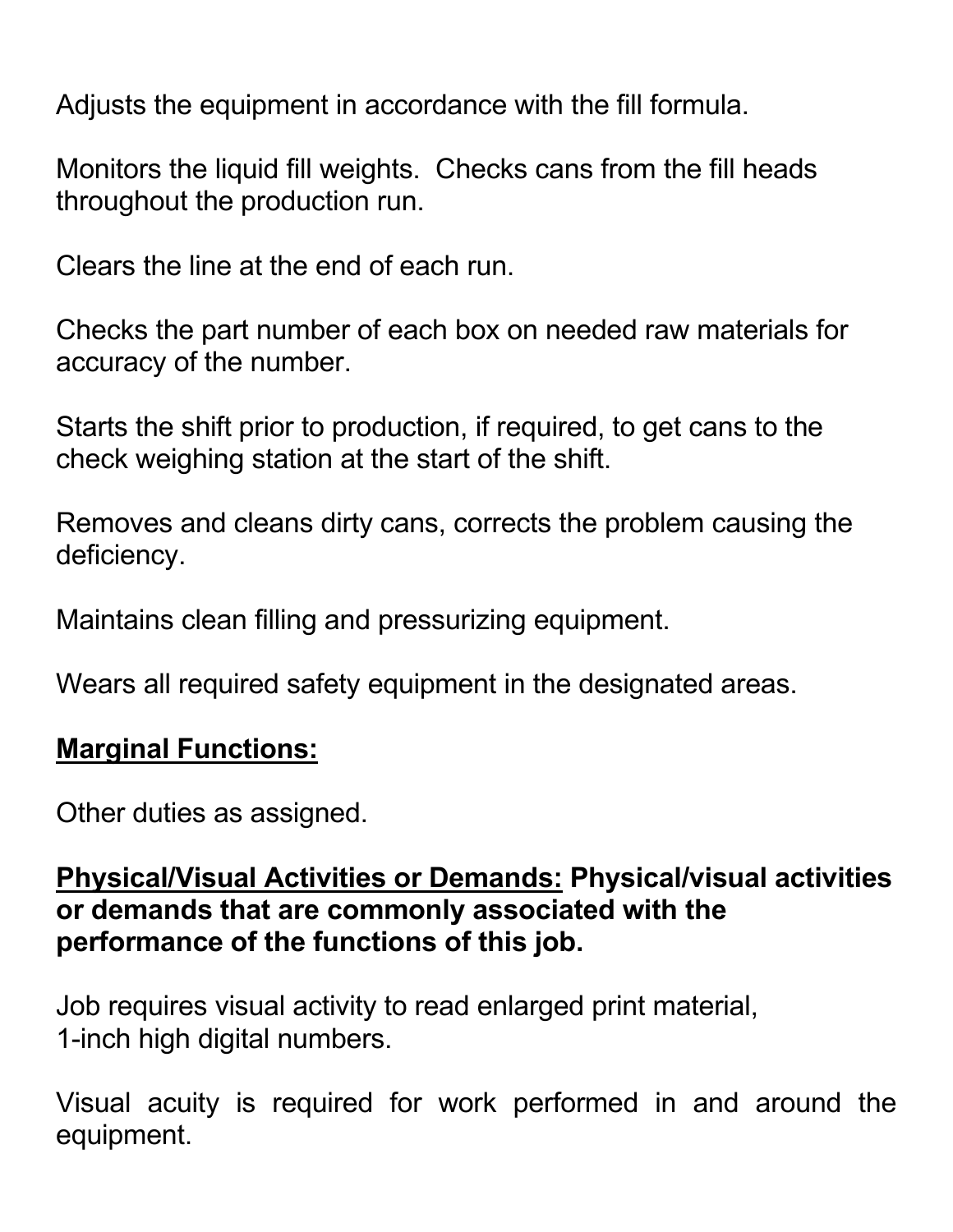Must wear safety equipment in the designated areas.

Must be able to maintain run rates effectively.

## **Working Conditions: Working conditions commonly associated with the performance of the functions of this job.**

If required, 15 minutes startup time prior to the start of shift with 30 minutes color change.

Requires 40 hours per week plus daily overtime when necessary.

Must be able to tolerate level of solvents that are below OSHA permissible levels. (Individuals with asthmatic conditions may have difficulty in this environment).

Must walk up and over staircases.

#### **Knowledge:**

Must have ability to comprehend basic workings of machinery.

#### **Experience:**

Must be able to perform all job responsibilities within 90 days of starting the position, i.e. setting weights for solvents, concentrates & gases, adjusting weights during the run, and be able to drop valves or cap containers at a rate that is consistent to maintaining the projected routes.